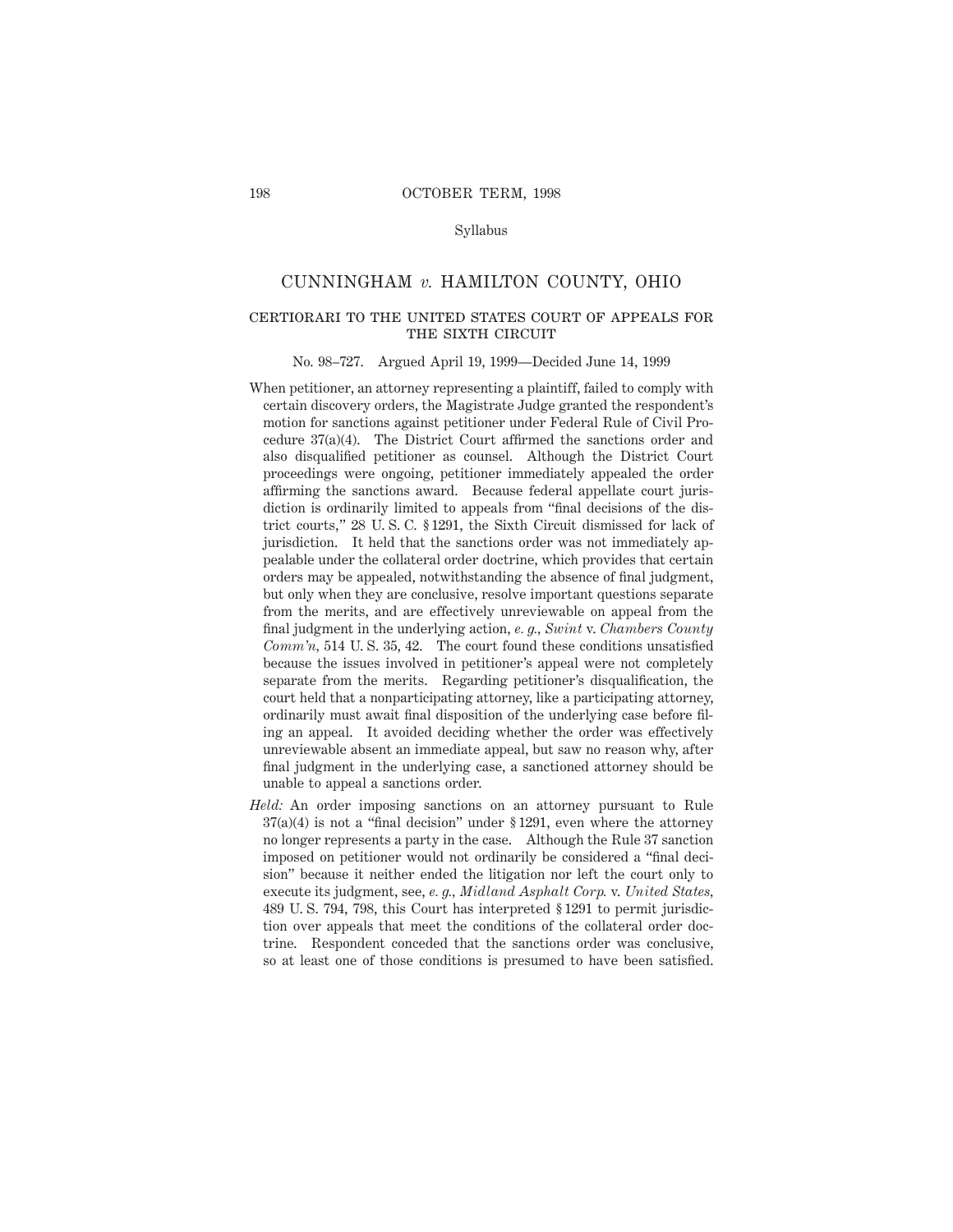Appellate review of a Rule 37(a) sanctions order, however, cannot remain completely separate from the merits. See, *e. g., Van Cauwenberghe* v. *Biard,* 486 U. S. 517, 521–522. Here, some of the sanctions were based on the fact that petitioner provided partial responses and objections to some of the defendants' discovery requests. To evaluate whether those sanctions were appropriate, an appellate court would have to assess the completeness of her responses. Such an inquiry would differ only marginally from an inquiry into the merits. Petitioner's argument that a sanctions order is effectively unreviewable on appeal from a final judgment suffers from at least two flaws. First, it ignores the identity of interests between the attorney and client. The effective congruence of those interests counsels against treating attorneys like other nonparties, since attorneys assume an ethical obligation to serve their clients' interests even where they might have a personal interest in seeking vindication from the sanctions order. See *Richardson-Merrell Inc.* v. *Koller,* 472 U. S. 424, 434–435. Second, unlike a contempt order, a Rule 37(a) sanctions order lacks any prospective effect and is not designed to compel compliance. To permit an immediate appeal would undermine the very purposes of Rule 37(a), which was designed to protect courts and opposing parties from delaying or harassing tactics during discovery, and would undermine trial judges' discretion to structure a sanction in the most effective manner. Finally, a Rule 37 sanction's appealability should not turn on an attorney's continued participation, as such a rule could not be easily administered and may be subject to abuse. Although a sanctions order may sometimes impose hardship on an attorney, solutions other than an expansive interpretation of § 1291's "final decision" requirement remain available. Pp. 203–210.

144 F. 3d 418, affirmed.

THOMAS, J., delivered the opinion for a unanimous Court. KENNEDY, J., filed a concurring opinion, *post,* p. 210.

*Thomas C. Goldstein* argued the cause for petitioner. With him on the briefs were *Jonathan D. Schiller* and *Teresa L. Cunningham.*

*John J. Arnold* argued the cause for respondent. With him on the brief were *Carl J. Stich* and *Shannon M. Reynolds.*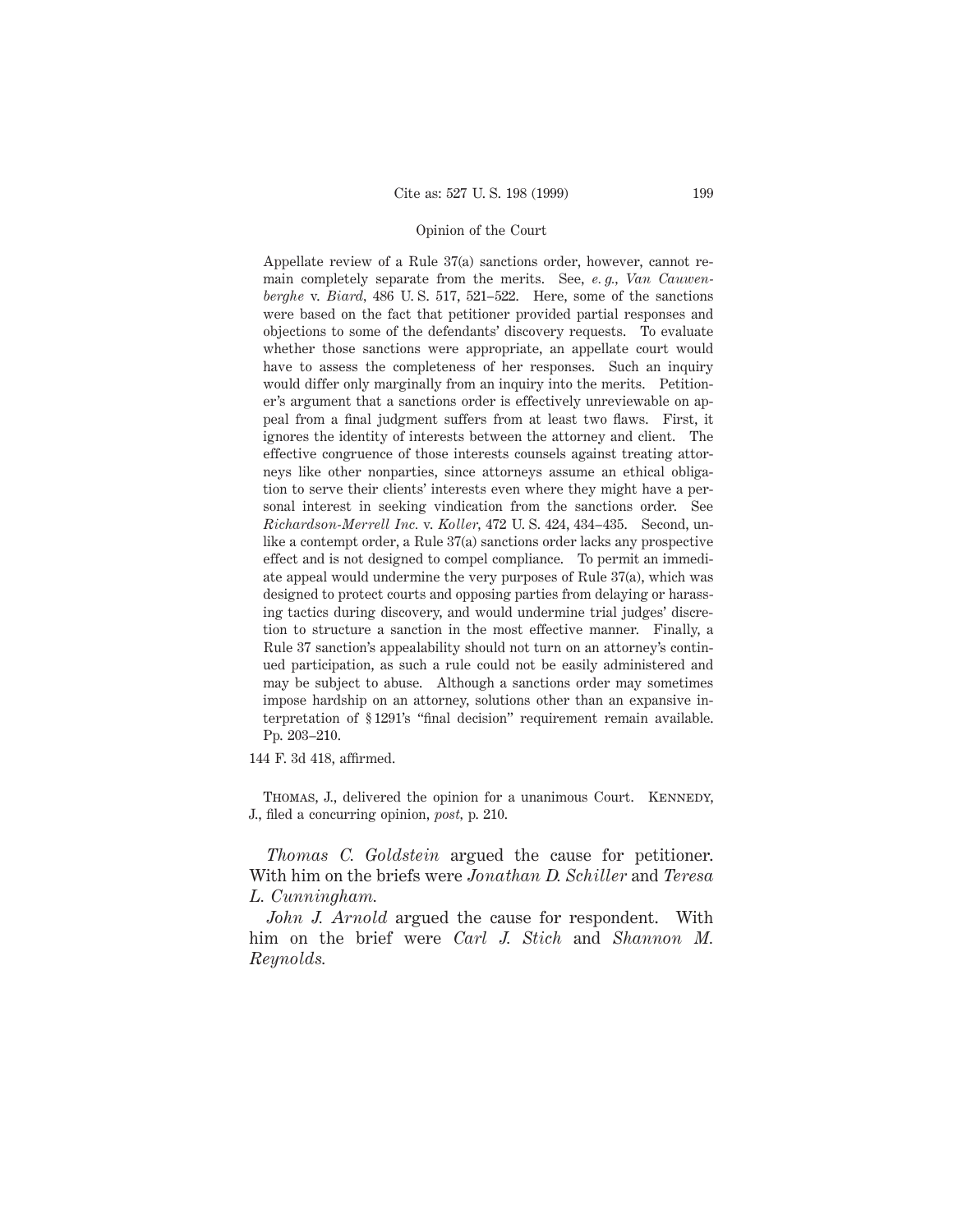# Justice Thomas delivered the opinion of the Court.

Federal courts of appeals ordinarily have jurisdiction over appeals from "final decisions of the district courts." 28 U. S. C. § 1291. This case presents the question whether an order imposing sanctions on an attorney pursuant to Federal Rule of Civil Procedure 37(a)(4) is a final decision. We hold that it is not, even where, as here, the attorney no longer represents a party in the case.

I

Petitioner, an attorney, represented Darwin Lee Starcher in a federal civil rights suit filed against respondent and other defendants. Starcher brought the suit after his son, Casey, committed suicide while an inmate at the Hamilton County Justice Center.1 The theory of the original complaint was that the defendants willfully ignored their duty to care for Casey despite his known history of suicide attempts.

A Magistrate Judge oversaw discovery. On May 29, 1996, petitioner was served with a request for interrogatories and documents; responses were due within 30 days after service. See Fed. Rules Civ. Proc. 33(b)(3), 34(b). This deadline, however, passed without compliance. The Magistrate Judge ordered the plaintiff "by 4:00 p.m. on July 12, 1996 to make full and complete responses" to defendants' requests for interrogatories and documents and further ordered that four witnesses—Rex Smith, Roxanne Dieffenbach, and two individual defendants—be deposed on July 25, 1996. *Starcher* v. *Correctional Medical Systems, Inc.,* No. C1–95–815 (SD Ohio, July 11, 1996), p. 2.

Petitioner failed to heed the Magistrate Judge's commands. She did not produce the requested documents, gave incomplete responses to several of the interrogatories, and objected to several others. Flouting the Magistrate Judge's

<sup>1</sup> Starcher died sometime after he initiated the suit, and Casey's sister became the new administrator of Casey's estate.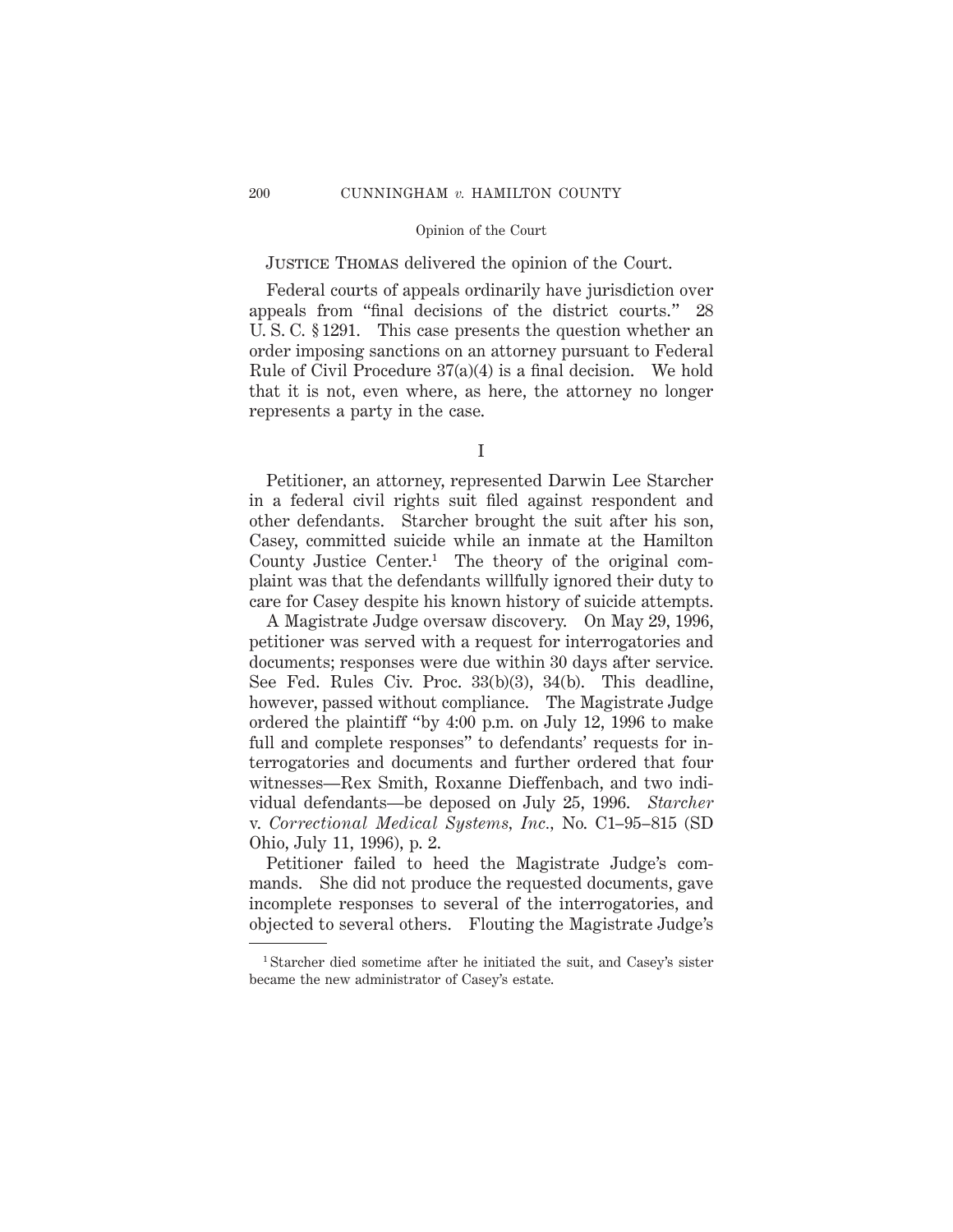order, she noticed the deposition of Rex Smith on July 22, 1996, not July 25, and then refused to withdraw this notice despite reminders from defendants' counsel. And even though the Magistrate Judge had specified that the individual defendants were to be deposed only if plaintiff had complied with his order to produce "full and complete" responses, she filed a motion to compel their appearance. Respondent and other defendants then filed motions for sanctions against petitioner.

At a July 19 hearing, the Magistrate Judge granted the defendants' motions for sanctions. In a subsequent order, he found that petitioner had violated the discovery order and described her conduct as "egregious." App. to Pet. for Cert. 9a. Relying on Federal Rule of Civil Procedure 37(a)(4), the Magistrate Judge ordered petitioner to pay the Hamilton County treasurer \$1,494, representing costs and fees incurred by the Hamilton County prosecuting attorney as counsel for respondent and one individual defendant.2 He took care to specify, however, that he had not held a contempt hearing and that petitioner was never found to be in contempt of court.

The District Court affirmed the Magistrate Judge's sanctions order. The court noted that the matter "ha[d] already consumed an inordinate amount of the Court's time" and described the Magistrate's job of overseeing discovery as a "task assum[ing] the qualities of a full time occupation." App. to Pet. for Cert. 10a. It found that "[t]he Magistrate Judge did not err in concluding that sanctions were appropriate" and that "the amount of the Magistrate Judge's award was not contrary to law." *Id.,* at 11a. The District Court also granted several defendants' motions to disqualify petitioner as counsel for plaintiff due to the fact that she was a material witness in the case.

<sup>2</sup> He also ordered petitioner to pay \$2,432 as costs and fees incurred by other defendants in the case. Those sanctions were later satisfied pursuant to a settlement agreement and are not at issue in this appeal.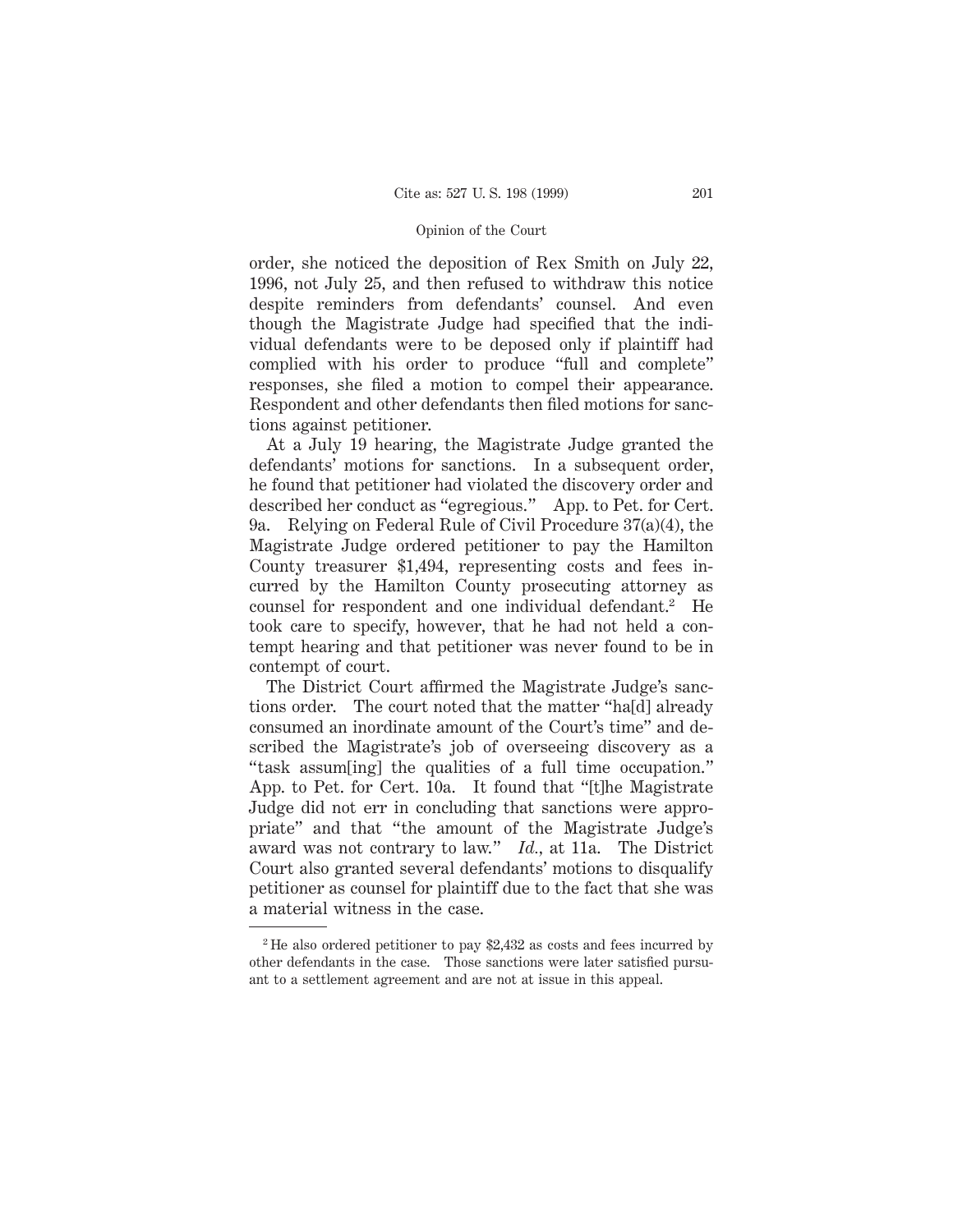Although proceedings in the District Court were ongoing, petitioner immediately appealed the District Court's order affirming the Magistrate Judge's sanctions award to the United States Court of Appeals for the Sixth Circuit. The Court of Appeals, over a dissent, dismissed the appeal for lack of jurisdiction. *Starcher* v. *Correctional Medical Systems, Inc.,* 144 F. 3d 418 (1998). It considered whether the sanctions order was immediately appealable under the collateral order doctrine, which provides that certain orders may be appealed, notwithstanding the absence of final judgment, but only when they "are conclusive, . . . resolve important questions separate from the merits, and . . . are effectively unreviewable on appeal from the final judgment in the underlying action." *Swint* v. *Chambers County Comm'n,* 514 U. S. 35, 42 (1995) (citing *Cohen* v. *Beneficial Industrial Loan Corp.,* 337 U. S. 541, 546 (1949)). In the Sixth Circuit's view, these conditions were not satisfied because the issues involved in petitioner's appeal were not "completely separate" from the merits. 144 F. 3d, at 424. As for the fact that petitioner had been disqualified as counsel, the court held that "a non-participating attorney, like a participating attorney, ordinarily must wait until final disposition of the underlying case before filing an appeal." *Id.,* at 425. It avoided deciding whether the order was effectively unreviewable absent an immediate appeal but saw "no reason why, after final resolution of the underlying case . . . a sanctioned attorney should be unable to appeal the order imposing sanctions." *Ibid.*

The Federal Courts of Appeals disagree over whether an order of Rule 37(a) sanctions against an attorney is immediately appealable under § 1291. Compare, *e. g., Eastern Maico Distributors, Inc.* v. *Maico-Fahrzeugfabrik, G.m.b.h.,* 658 F. 2d 944, 946–951 (CA3 1981) (order not immediately appealable), with *Telluride Management Solutions, Inc.* v. *Telluride Investment Group,* 55 F. 3d 463, 465 (CA9 1995) (order immediately appealable). We granted a writ of cer-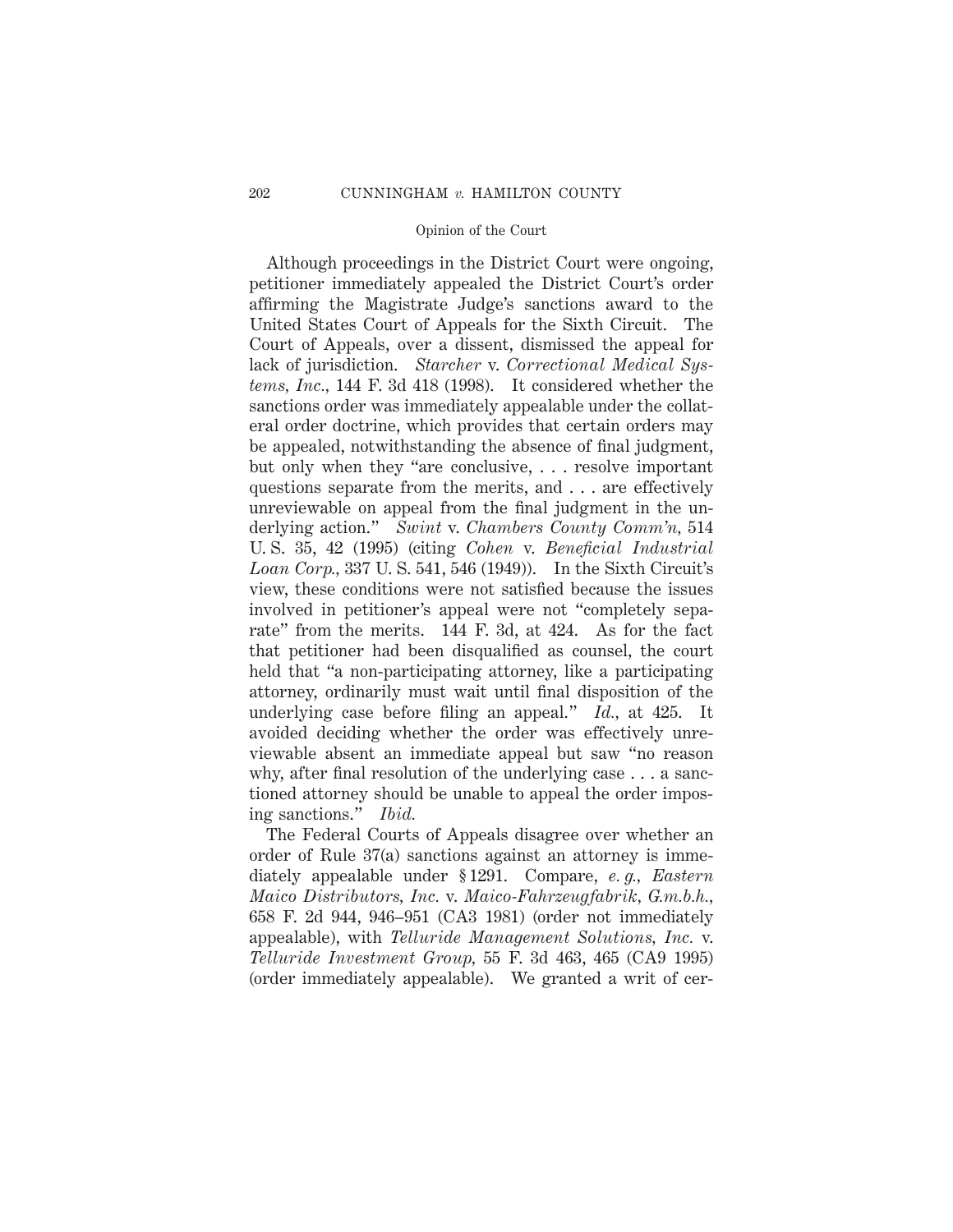tiorari, limited to this question, 525 U. S. 1098 (1999), and now affirm.3

# II

Section 1291 of the Judicial Code generally vests courts of appeals with jurisdiction over appeals from "final decisions" of the district courts. It descends from the Judiciary Act of 1789, where "the First Congress established the principle that only 'final judgments and decrees' of the federal district courts may be reviewed on appeal." *Midland Asphalt Corp.* v. *United States,* 489 U. S. 794, 798 (1989) (quoting 1 Stat. 84); see generally Crick, The Final Judgment as a Basis for Appeal, 41 Yale L. J. 539, 548–551 (1932) (discussing history of final judgment rule in the United States). In accord with this historical understanding, we have repeatedly interpreted § 1291 to mean that an appeal ordinarily will not lie until after final judgment has been entered in a case. See, *e. g., Quackenbush* v. *Allstate Ins. Co.,* 517 U. S. 706, 712 (1996); *Digital Equipment Corp.* v. *Desktop Direct, Inc.,* 511 U. S. 863, 867 (1994); *Richardson-Merrell Inc.* v. *Koller,* 472 U. S. 424, 430 (1985). As we explained in *Firestone Tire & Rubber Co.* v. *Risjord,* 449 U. S. 368 (1981), the final judgment rule serves several salutary purposes:

"It emphasizes the deference that appellate courts owe to the trial judge as the individual initially called upon to decide the many questions of law and fact that occur in the course of a trial. Permitting piecemeal appeals would undermine the independence of the district judge, as well as the special role that individual plays in our judicial system. In addition, the rule is in accordance with the sensible policy of avoid [ing] the obstruction to just claims that would come from permitting the harassment and cost of a succession of separate appeals from

<sup>3</sup> Petitioner also sought review of the Sixth Circuit's decision to apply its appealability ruling to petitioner rather than to apply that ruling only prospectively. We declined to review this question.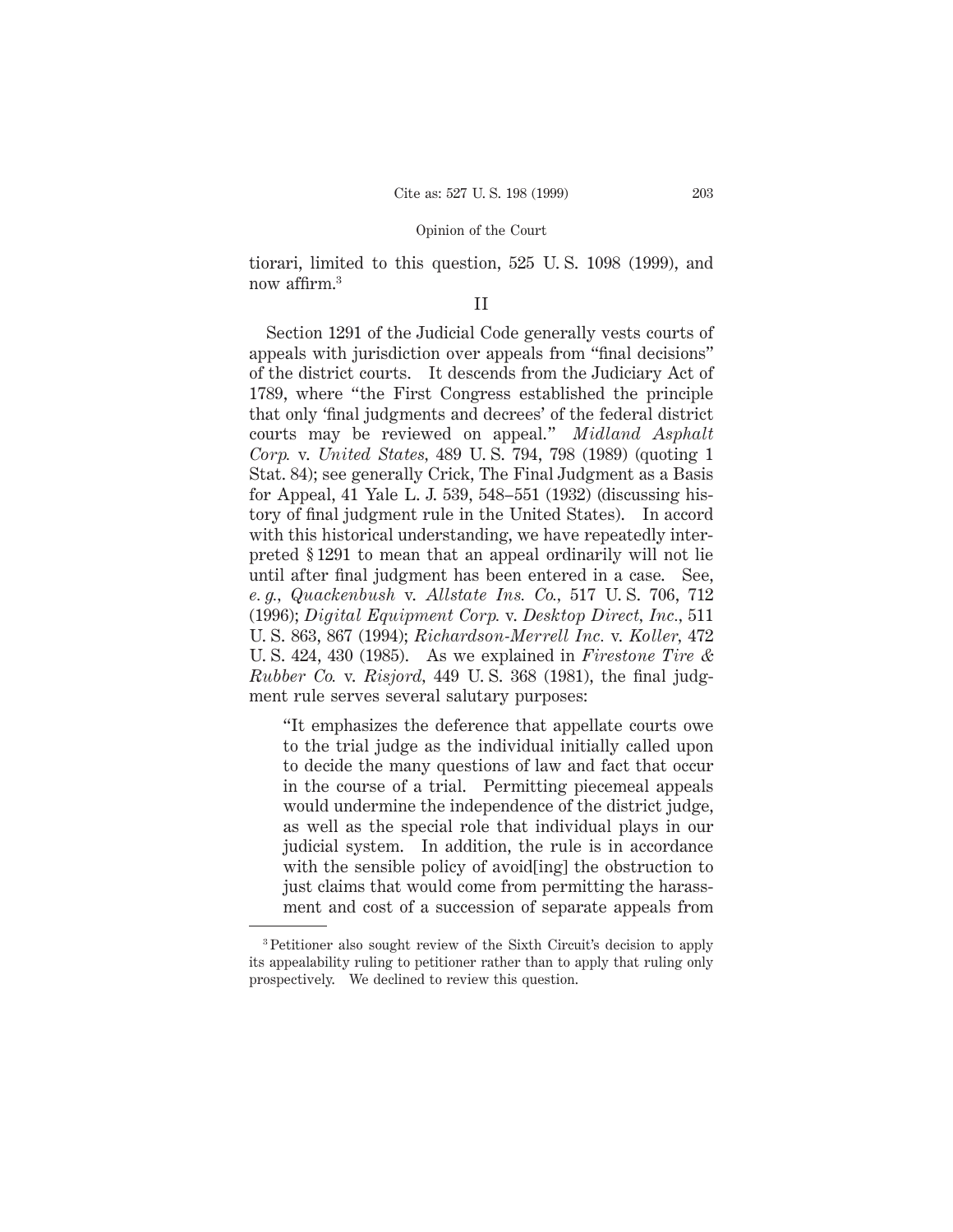the various rulings to which a litigation may give rise, from its initiation to entry of judgment. The rule also serves the important purpose of promoting efficient judicial administration." *Id.,* at 374 (citations and internal quotation marks omitted).

Consistent with these purposes, we have held that a decision is not final, ordinarily, unless it " 'ends the litigation on the merits and leaves nothing for the court to do but execute the judgment.'" Van Cauwenberghe v. Biard, 486 U.S. 517, 521–522 (1988) (quoting *Catlin* v. *United States,* 324 U. S. 229, 233 (1945)).

The Rule 37 sanction imposed on petitioner neither ended the litigation nor left the court only to execute its judgment. Thus, it ordinarily would not be considered a final decision under § 1291. See, *e. g., Midland Asphalt Corp., supra,* at 798; *Richardson-Merrell, supra,* at 430. However, we have interpreted the term "final decision" in § 1291 to permit jurisdiction over appeals from a small category of orders that do not terminate the litigation. *E. g., Quackenbush, supra,* at 711–715; *Puerto Rico Aqueduct and Sewer Authority* v. *Metcalf & Eddy, Inc.,* 506 U. S. 139, 142–147 (1993); *Mitchell* v. *Forsyth,* 472 U. S. 511, 524–530 (1985); *Cohen, supra,* at 545–547. "That small category includes only decisions that are conclusive, that resolve important questions separate from the merits, and that are effectively unreviewable on appeal from the final judgment in the underlying action." *Swint, supra,* at 42.4

<sup>4</sup> Most of our collateral order decisions have considered whether an order directed at a party to the litigation is immediately appealable. *E. g., Coopers & Lybrand* v. *Livesay,* 437 U. S. 463, 468–469 (1978). Petitioner, of course, was an attorney representing the plaintiff in the case. It is nevertheless clear that a decision does not automatically become final merely because it is directed at someone other than a plaintiff or defendant. See *Richardson-Merrell Inc.* v. *Koller,* 472 U. S. 424, 434–435 (1985) (rejecting, as outside collateral order doctrine, immediate appeal of order disqualifying counsel). For example, we have repeatedly held that a wit-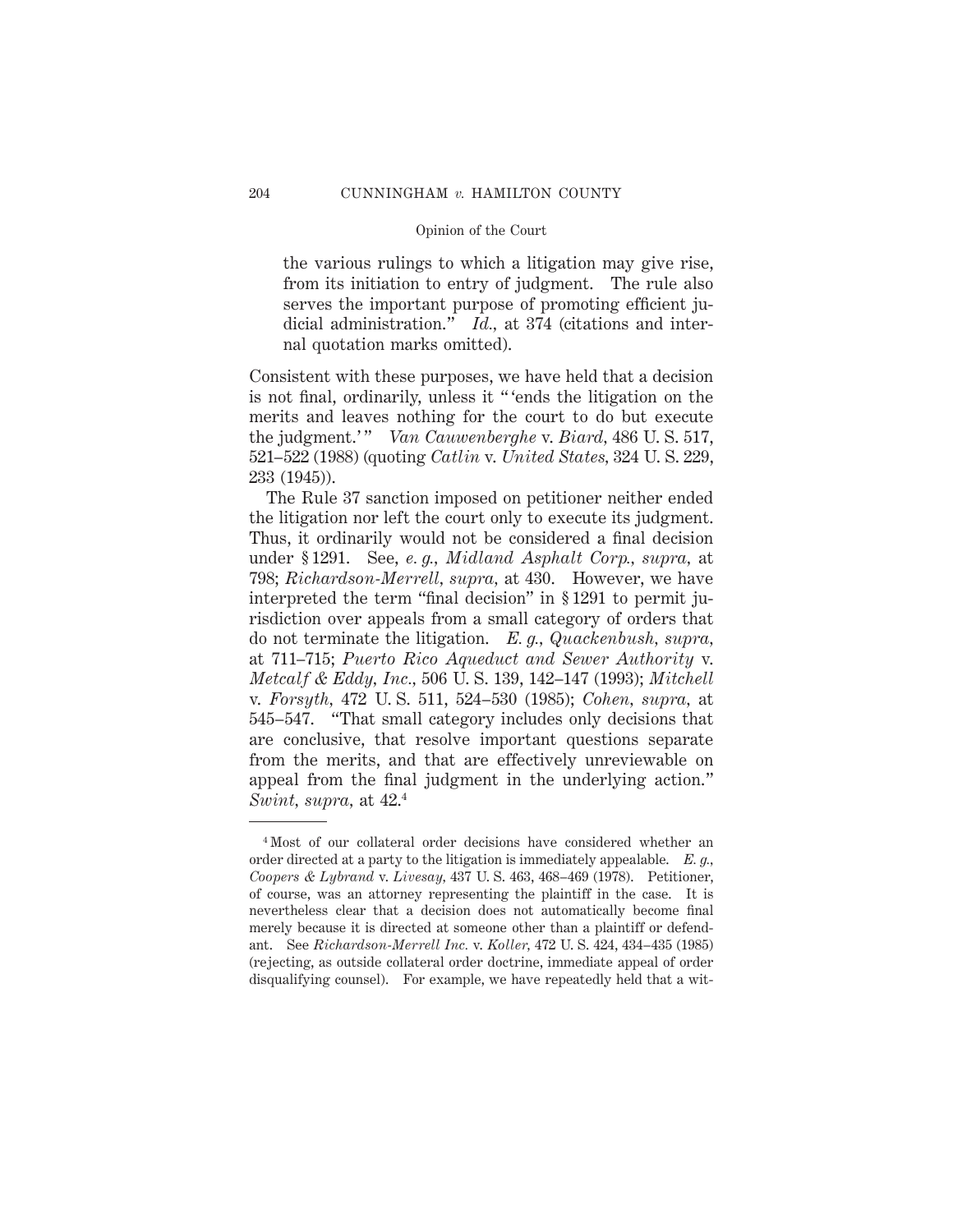Respondent conceded that the sanctions order was conclusive, Brief in Opposition 11, so at least one of the collateral order doctrine's conditions is presumed to have been satisfied. We do not think, however, that appellate review of a sanctions order can remain completely separate from the merits. See *Van Cauwenberghe, supra,* at 527–530; *Coopers & Lybrand* v. *Livesay,* 437 U. S. 463, 469 (1978). In *Van Cauwenberghe,* for example, we held that the denial of a motion to dismiss on the ground of *forum non conveniens* was not a final decision. We reasoned that consideration of the factors underlying that decision such as "the relative ease of access to sources of proof" and "the availability of witnesses" required trial courts to "scrutinize the substance of the dispute between the parties to evaluate what proof is required, and determine whether the pieces of evidence cited by the parties are critical, or even relevant, to the plaintiff's cause of action and to any potential defenses to the action." 486 U. S., at 528. Similarly, in *Coopers & Lybrand,* we held that a determination that an action may not be maintained as a class action also was not a final decision, noting that such a determination was enmeshed in the legal and factual aspects of the case. 437 U. S., at 469.

Much like the orders at issue in *Van Cauwenberghe* and *Coopers & Lybrand,* a Rule 37(a) sanctions order often will be inextricably intertwined with the merits of the action. An evaluation of the appropriateness of sanctions may require the reviewing court to inquire into the importance of the information sought or the adequacy or truthfulness of a response. See, *e. g., Thomas E. Hoar, Inc.* v. *Sara Lee Corp.,* 882 F. 2d 682, 687 (CA2 1989) (adequacy of responses); *Outley*

ness subject to a discovery order, but not held in contempt, generally may not appeal the order. See, *e. g., United States Catholic Conference* v. *Abortion Rights Mobilization, Inc.,* 487 U. S. 72, 76 (1988); *United States* v. *Ryan,* 402 U. S. 530, 533–534 (1971); *Cobbledick* v. *United States,* 309 U. S. 323, 327–330 (1940); *Webster Coal & Coke Co.* v. *Cassatt,* 207 U. S. 181, 186–187 (1907); *Alexander* v. *United States,* 201 U. S. 117, 121 (1906).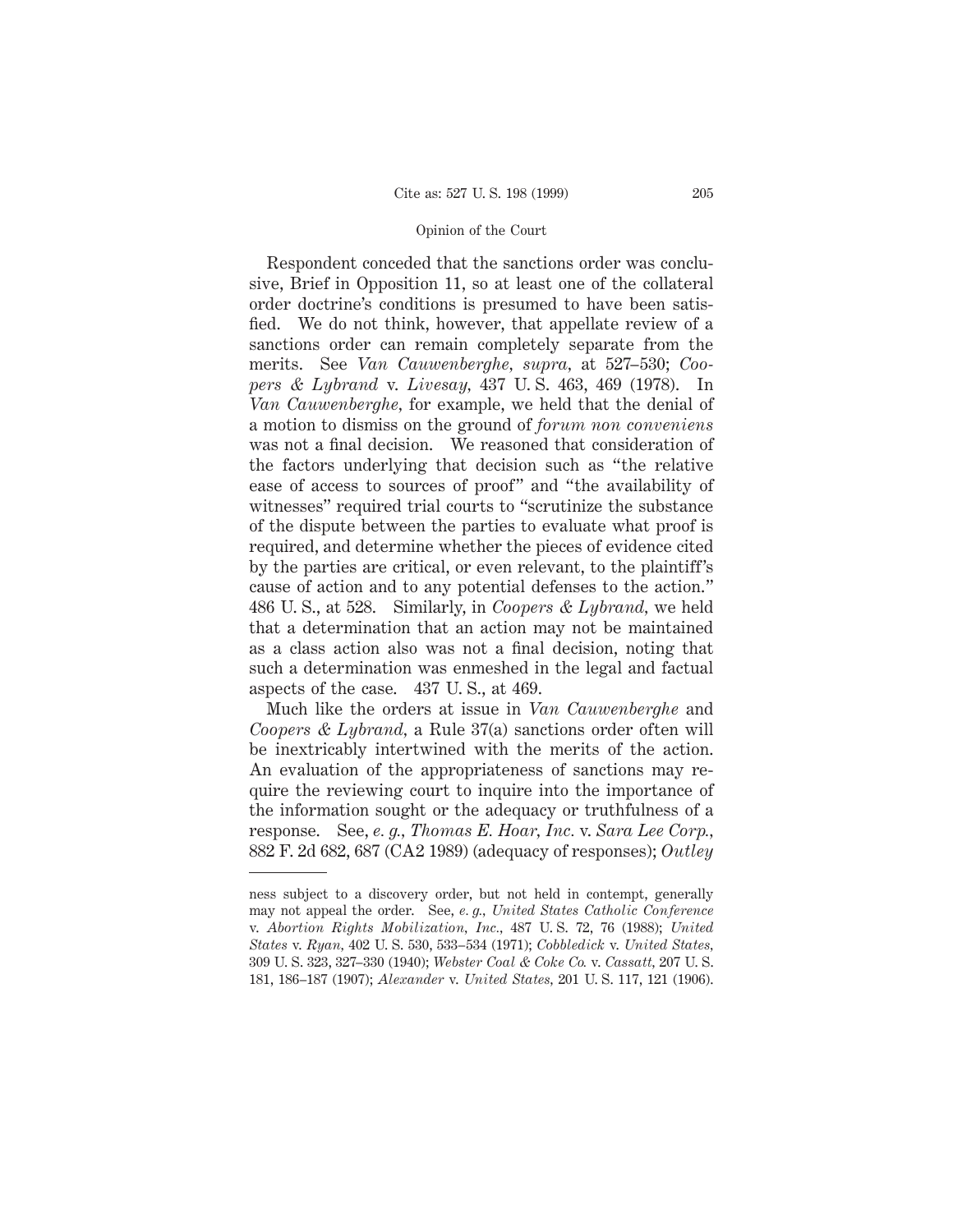v. *New York,* 837 F. 2d 587, 590–591 (CA2 1988) (importance of incomplete answers to interrogatories); *Evanson* v. *Union Oil Company of Cal.,* 619 F. 2d 72, 74 (Temp. Emerg. Ct. App. 1980) (truthfulness of responses). Some of the sanctions in this case were based on the fact that petitioner provided partial responses and objections to some of the defendants' discovery requests. To evaluate whether those sanctions were appropriate, an appellate court would have to assess the completeness of petitioner's responses. See Fed. Rule Civ. Proc. 37(a)(3) ("For purposes of this subdivision an evasive or incomplete disclosure, answer, or response is to be treated as a failure to disclose, answer, or respond"). Such an inquiry would differ only marginally from an inquiry into the merits and counsels against application of the collateral order doctrine. Perhaps not every discovery sanction will be inextricably intertwined with the merits, but we have consistently eschewed a case-by-case approach to deciding whether an order is sufficiently collateral. See, *e. g., Digital Equipment Corp.,* 511 U. S., at 868; *Richardson-Merrell,* 472 U. S., at 439.

Even if the merits were completely divorced from the sanctions issue, the collateral order doctrine requires that the order be effectively unreviewable on appeal from a final judgment. Petitioner claims that this is the case. In support, she relies on a line of decisions holding that one who is not a party to a judgment generally may not appeal from it. See, *e. g., Karcher* v. *May,* 484 U. S. 72, 77 (1987). She also posits that contempt orders imposed on witnesses who disobey discovery orders are immediately appealable and argues that the sanctions order in this case should be treated no differently.

Petitioner's argument suffers from at least two flaws. It ignores the identity of interests between the attorney and client. Unlike witnesses, whose interests may differ substantially from the parties', attorneys assume an ethical obligation to serve their clients' interests. *Evans* v. *Jeff D.,* 475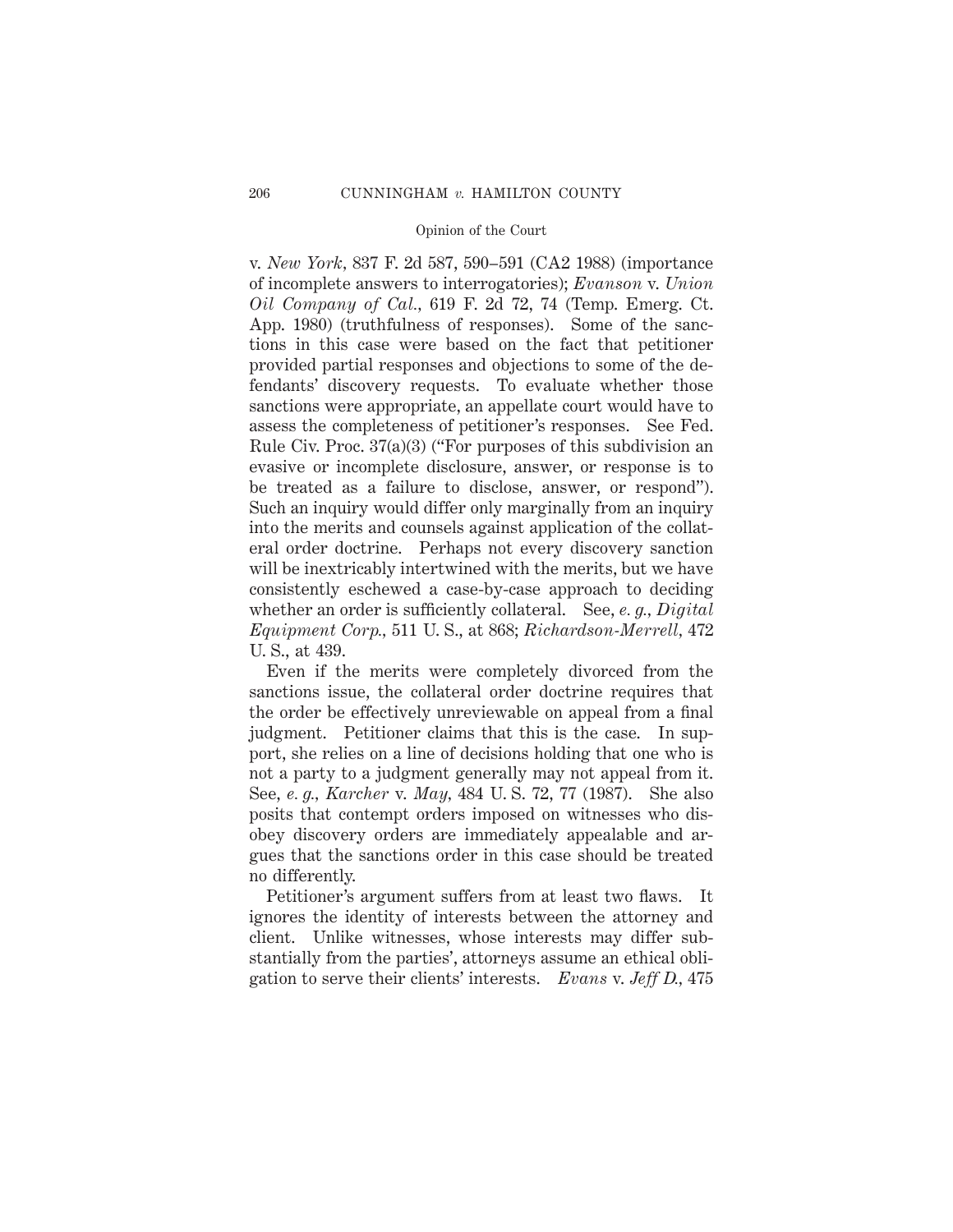U. S. 717, 728 (1986). This obligation remains even where the attorney might have a personal interest in seeking vindication from the sanctions order. See *Richardson-Merrell, supra,* at 434–435. In *Richardson-Merrell,* we held that an order disqualifying an attorney was not an immediately appealable final decision. 472 U. S., at 429–440; see also *Flanagan* v. *United States,* 465 U. S. 259, 263–269 (1984) (order disqualifying attorney in criminal case not a "final decision" under § 1291). We explained that "[a]n attorney who is disqualified for misconduct may well have a personal interest in pursuing an immediate appeal, an interest which need not coincide with the interests of the client. As a matter of professional ethics, however, the decision to appeal should turn entirely on the client's interest." *Richardson-Merrell, supra,* at 435 (citing ABA Model Rules of Professional Conduct 1.7(b), 2.1 (1985)). This principle has the same force when an order of discovery sanctions is imposed on the attorney alone. See *In re Coordinated Pretrial Proceedings in Petroleum Products Antitrust Litigation,* 747 F. 2d 1303, 1305 (CA9 1984) (Kennedy, J.). The effective congruence of interests between clients and attorneys counsels against treating attorneys like other nonparties for purposes of appeal. Cf. *United States Catholic Conference* v. *Abortion Rights Mobilization, Inc.,* 487 U. S. 72, 78 (1988).

Petitioner's argument also overlooks the significant differences between a finding of contempt and a Rule 37(a) sanctions order. "Civil contempt is designed to force the contemnor to comply with an order of the court." *Willy* v. *Coastal Corp.,* 503 U. S. 131, 139 (1992). In contrast, a Rule 37(a) sanctions order lacks any prospective effect and is not designed to compel compliance. Judge Adams captured the essential distinction between the two types of orders when he noted that an order such as civil contempt

"is not simply to deter harassment and delay, but to effect some discovery conduct. A non-party's interest in resisting a discovery order is immediate and usually sep-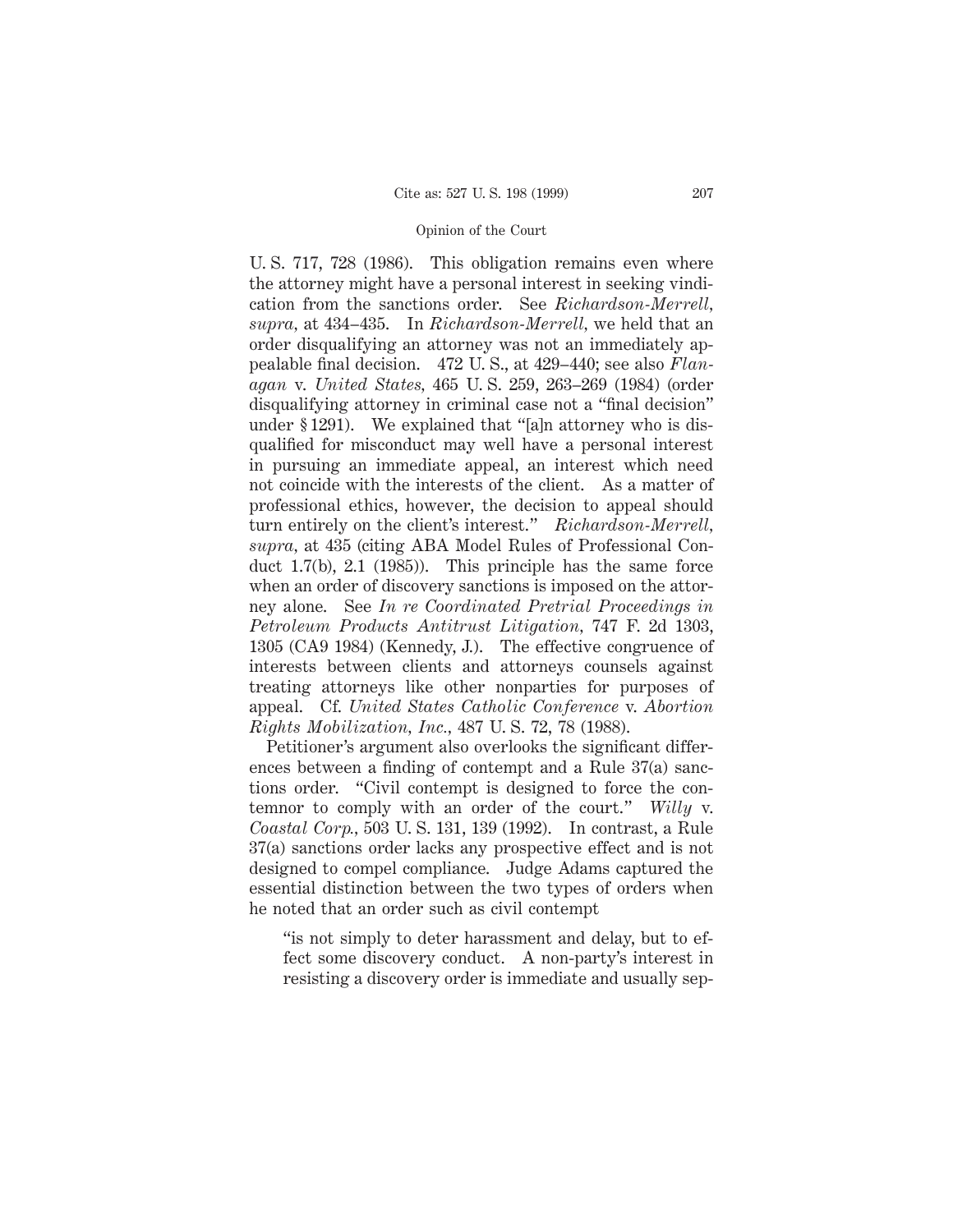arate from the parties' interests in delay. Before final judgment is reached, the non-party either will have surrendered the materials sought or will have suffered incarceration or steadily mounting fines imposed to compel the discovery. If the discovery is held unwarranted on appeal only after the case is resolved, the non-party's injury may not be possible to repair. Under Rule 37(a), no similar situation exists. The objective of the Rule is the prevention of delay and costs to other litigants caused by the filing of groundless motions. An attorney sanctioned for such conduct by and large suffers no inordinate injury from a deferral of appellate consideration of the sanction. He need not in the meantime surrender any rights or suffer undue coercion." *Eastern Maico Distributors,* 658 F. 2d, at 949–950 (citation and footnote omitted).

To permit an immediate appeal from such a sanctions order would undermine the very purposes of Rule 37(a), which was designed to protect courts and opposing parties from delaying or harassing tactics during the discovery process.<sup>5</sup>

<sup>&</sup>lt;sup>5</sup> In 1970, the prerequisites for imposing sanctions were redesigned "to encourage judges to be more alert to abuses occurring in the discovery process." Advisory Committee's Notes on Fed. Rule Civ. Proc. 37(a)(4), 28 U. S. C., p. 748. Before 1970, the Rule required a court, after granting a motion to compel discovery but before imposing sanctions, to find the losing party to have acted without substantial justification. At that time, courts rarely exercised this authority to impose sanctions. See W. Glaser, Pretrial Discovery and the Adversary System 154 (1968). While the amended Rule retained the substantial justification requirement, the placement of the requirement was changed so that the Rule provided that the district court, upon granting the motion to compel, "shall" impose the sanction unless it found that the losing party's conduct was "substantially justified." The change in placement signaled a shift in presumption about the appropriateness of sanctions for discovery abuses. See Federal Discovery Rules: Effects of the 1970 Amendments, 8 Colum. J. L. & Soc. Probs. 623, 642 (1972) ("The Advisory Committee reversed the presumption in Rule 37(a)(4) in order to encourage the awarding of expenses and fees wherever applicable").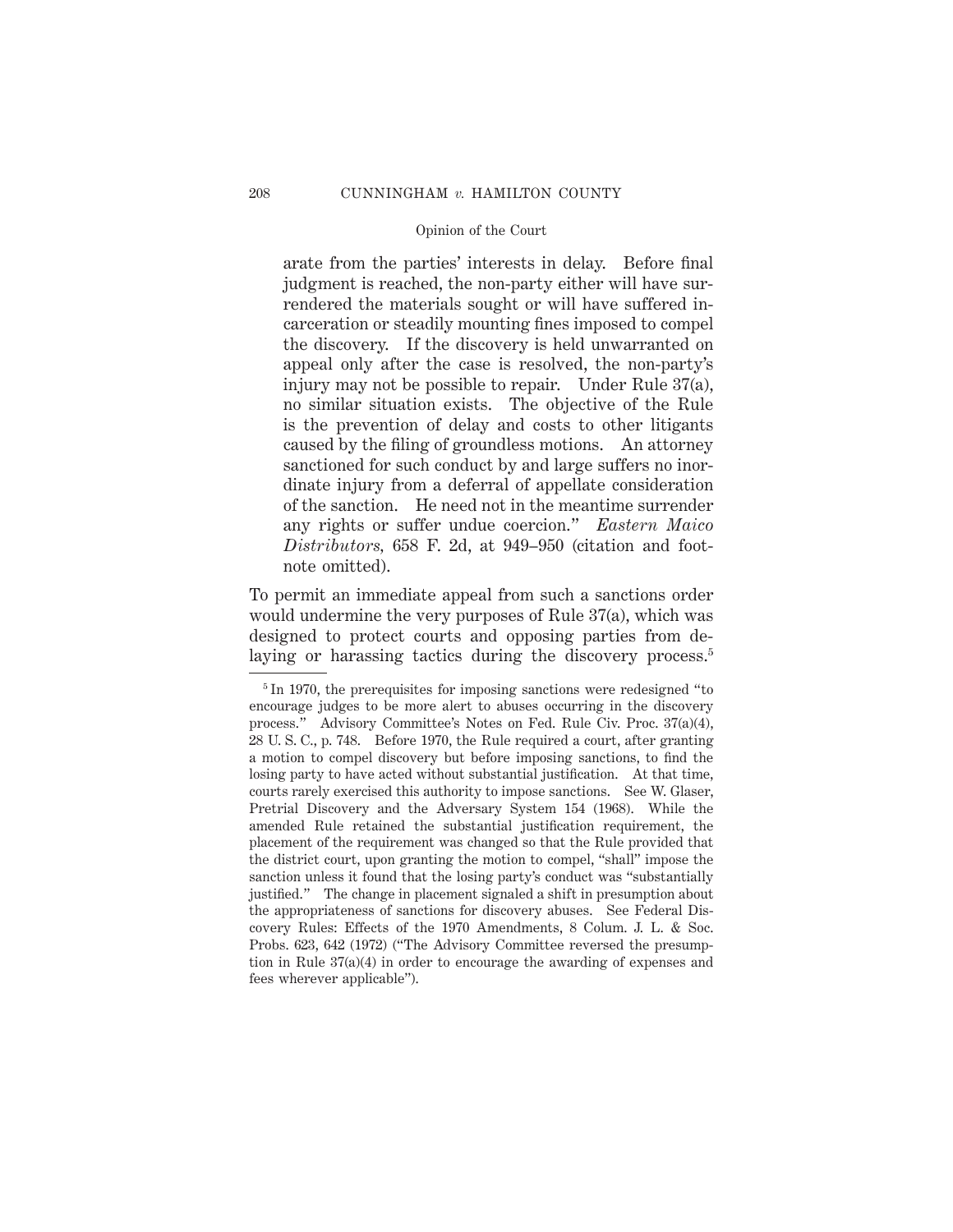Immediate appeals of such orders would undermine trial judges' discretion to structure a sanction in the most effective manner. They might choose not to sanction an attorney, despite abusive conduct, in order to avoid further delays in their proceedings. Not only would such an approach ignore the deference owed by appellate courts to trial judges charged with managing the discovery process, see *Firestone Tire & Rubber Co.,* 449 U. S., at 374, it also could forestall resolution of the case as each new sanction would give rise to a new appeal. The result might well be the very sorts of piecemeal appeals and concomitant delays that the final judgment rule was designed to prevent.

Petitioner finally argues that, even if an attorney ordinarily may not immediately appeal a sanction order, special considerations apply when the attorney no longer represents a party in the case. Like the Sixth Circuit, we do not think that the appealability of a Rule 37 sanction imposed on an attorney should turn on the attorney's continued participation. Such a rule could not be easily administered. For example, it may be unclear precisely when representation terminates, and questions likely would arise over when the 30-day period for appeal would begin to run under Federal Rule of Appellate Procedure 4. The rule also could be subject to abuse if attorneys and clients strategically terminated their representation in order to trigger a right to appeal with a view to delaying the proceedings in the underlying case. While we recognize that our application of the final judgment rule in this setting may require nonparticipating attorneys to monitor the progress of the litigation after their work has ended, the efficiency interests served by limiting immediate appeals far outweigh any nominal monitoring costs borne by attorneys. For these reasons, an attorney's continued participation in a case does not affect whether a sanctions order is "final" for purposes of § 1291.

We candidly recognize the hardship that a sanctions order may sometimes impose on an attorney. Should these hard-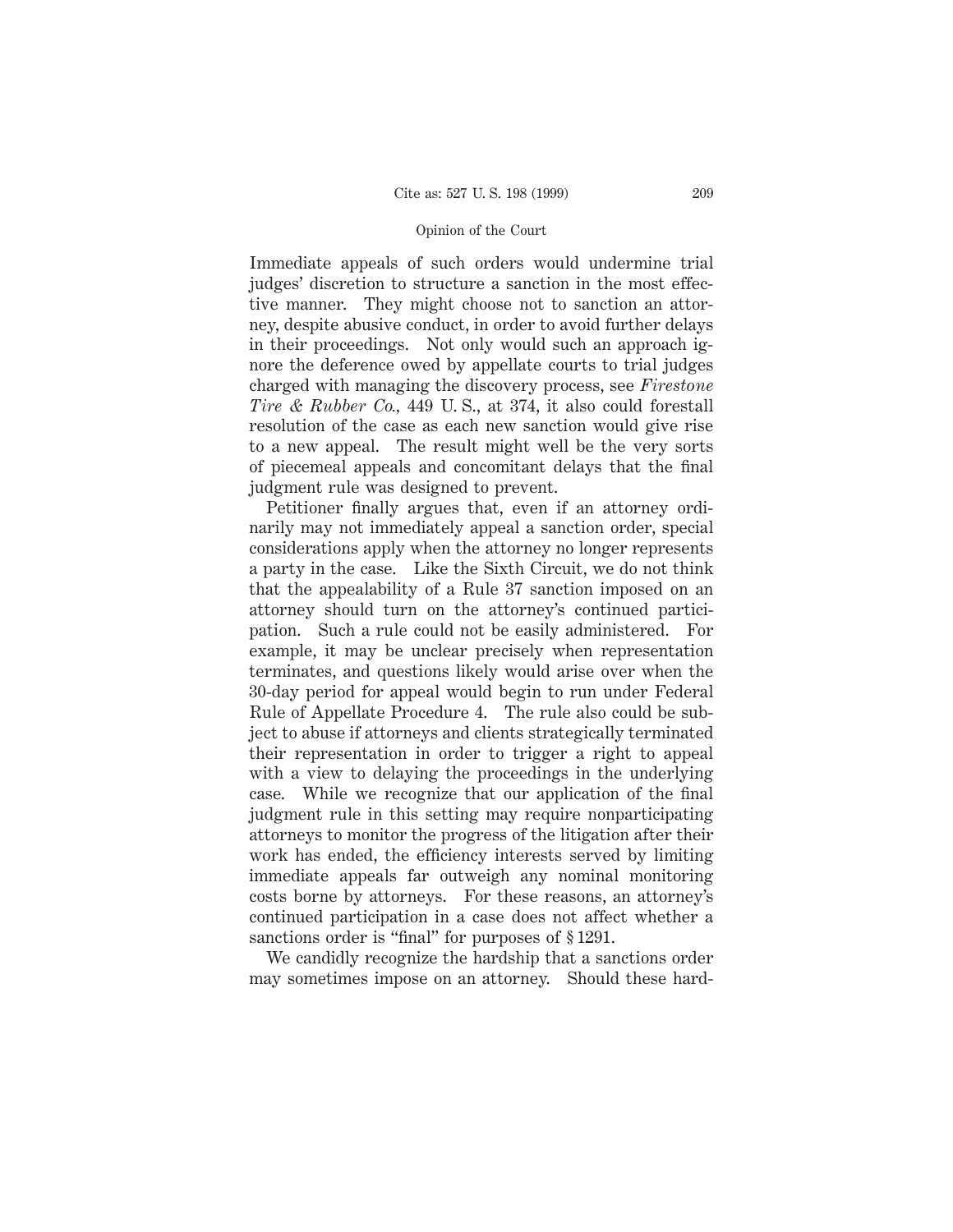# Kennedy, J., concurring

ships be deemed to outweigh the desirability of restricting appeals to "final decisions," solutions other than an expansive interpretation of § 1291's "final decision" requirement remain available. Congress may amend the Judicial Code to provide explicitly for immediate appellate review of such orders. See, *e. g.,* 28 U. S. C. §§ 1292(a)(1)–(3). Recent amendments to the Judicial Code also have authorized this Court to prescribe rules providing for the immediate appeal of certain orders, see §§ 1292(e), 2072(c), and "Congress' designation of the rulemaking process as the way to define or refine when a district court ruling is 'final' and when an interlocutory order is appealable warrants the Judiciary's full respect." *Swint,* 514 U. S., at 48 (footnote omitted). Finally, in a particular case, a district court can reduce any hardship by reserving until the end of the trial decisions such as whether to impose the sanction, how great a sanction to impose, or when to order collection.

\*\*\*

For the foregoing reasons, we conclude that a sanctions order imposed on an attorney is not a "final decision" under § 1291 and, therefore, affirm the judgment of the Court of Appeals.

*It is so ordered.*

# JUSTICE KENNEDY, concurring.

This case comes to our argument docket, of course, so that we may resolve a split of authority in the Circuits on a jurisdictional issue, not because there is any division of opinion over the propriety of the underlying conduct. Cases involving sanctions against attorneys all too often implicate allegations that, when true, bring the law into great disrepute. Delays and abuses in discovery are the source of widespread injustice; and were we to hold sanctions orders against attorneys to be appealable as collateral orders, we would risk compounding the problem for the reasons suggested by Jus-